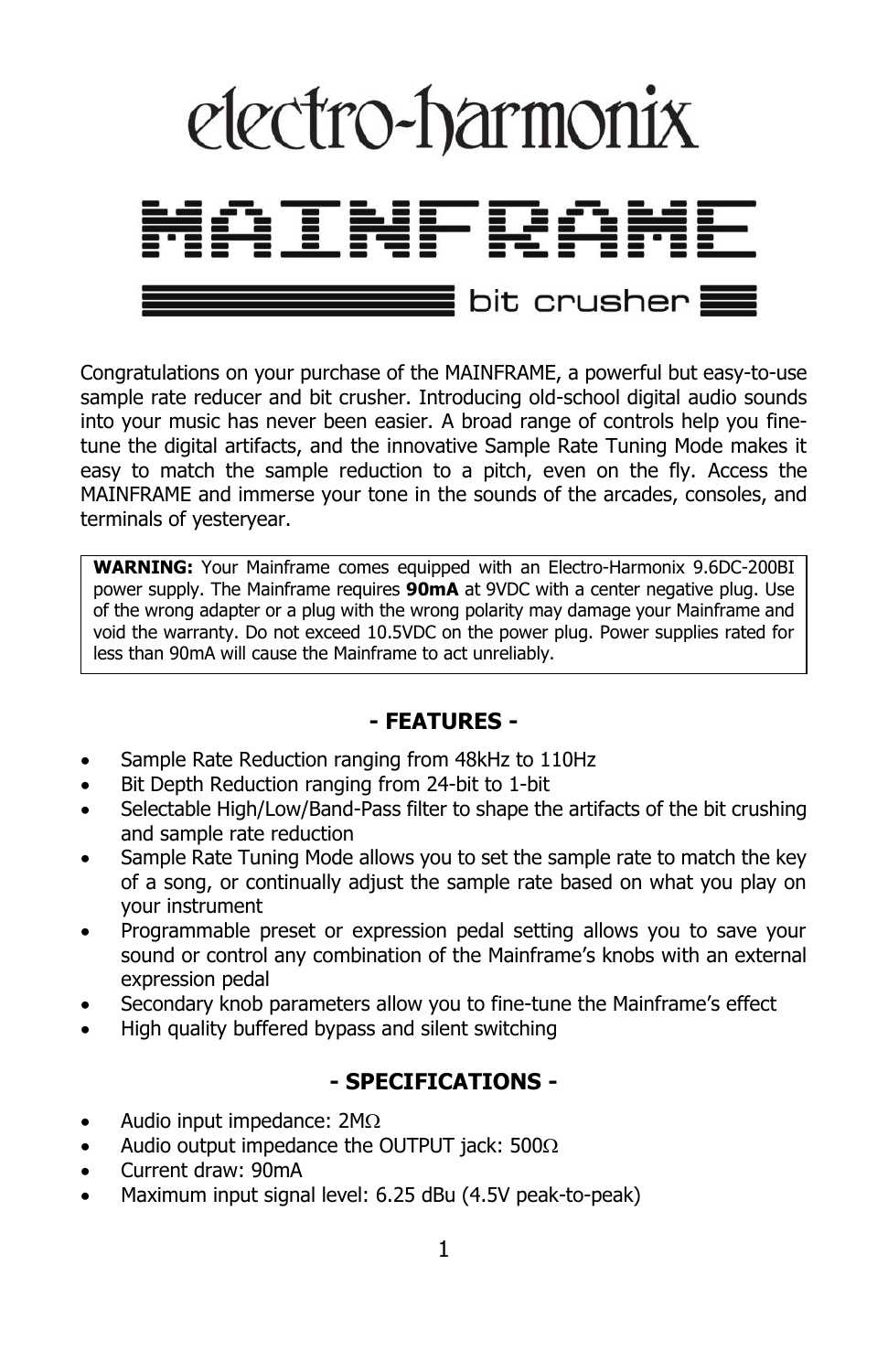# **CONTROLS AND CONNECTIONS**



**1. VOL Knob** This knob sets the master output level of the Mainframe.

**2. BLEND Knob** This knob blends between the dry guitar signal and the effect signal. As the knob is turned clockwise, the output ranges from completely dry guitar to a fully effected signal with the filter applied.

**3. BIT DEPTH Knob** As this knob is turned clockwise, the bit depth of the signal is *reduced*, producing a distorted, noisy tone.

**4. SAMPLE RATE Knob** As this knob is turned clockwise, the sample rate of the signal is *reduced*, producing a ringing or glitchy tone.

**5. FILTER HPF/BPF/LPF Switch** This toggle switch controls the direction of the Mainframe's filter:

**HPF**: High-Pass Filter **BPF:** Band-Pass Filter **LPF:** Low-Pass Filter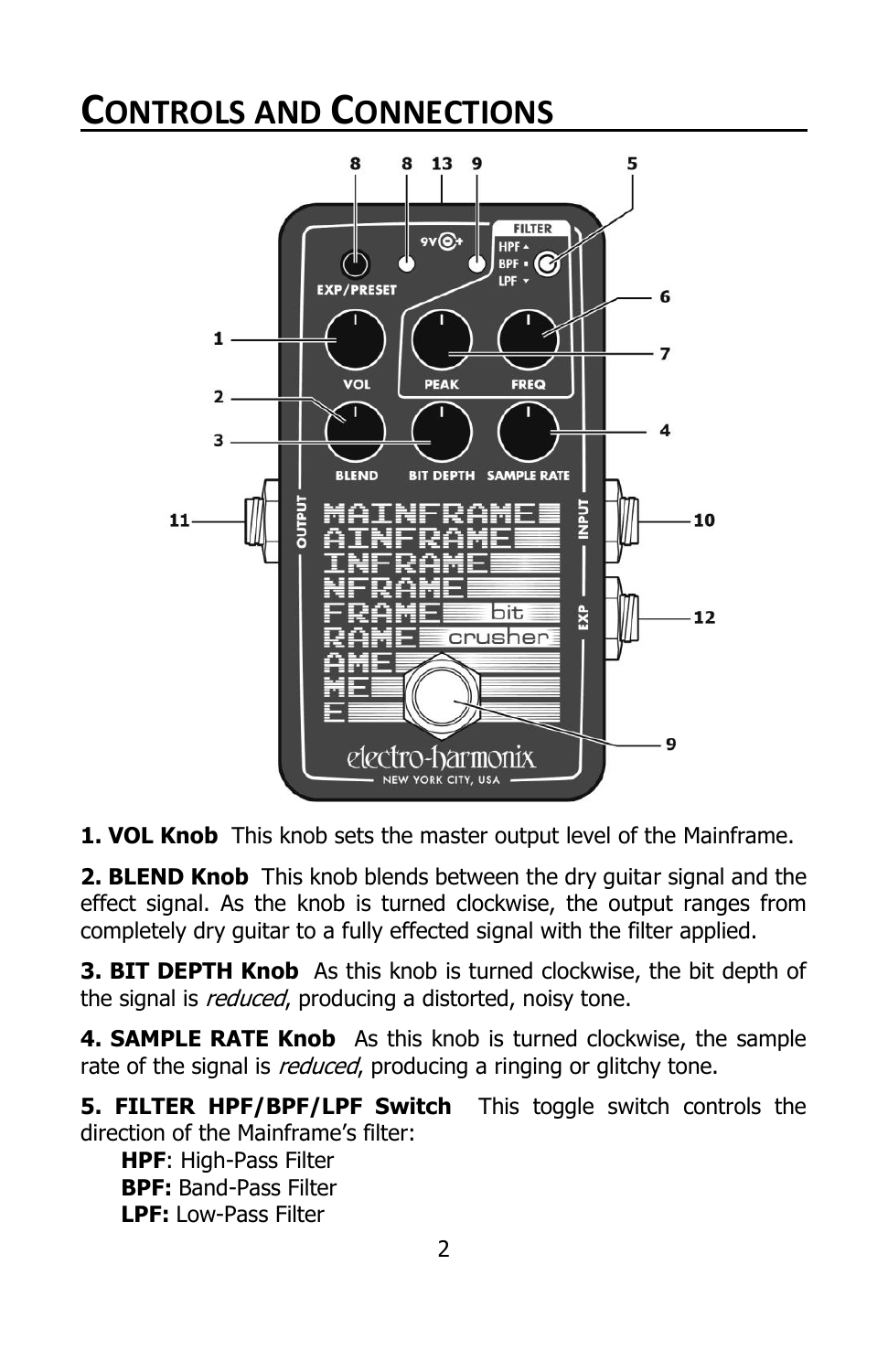**6. FILTER FREO** This knob controls the frequency of the Mainframe's filter. As the knob is turned up, the frequency increases. The frequencies cut/passed by the filter vary by the filter type:

**HPF**: Frequencies above the FREQ knob setting are passed, frequencies below are cut.

**BPF:** The FREQ knob controls the center frequency of a pass band. Frequencies above and below this center frequency are cut.

**LPF:** Frequencies below the FREQ knob setting are passed, frequencies above are cut.

**Tip:** For a tone with no filtering, set the FREQ knob to maximum and set the toggle switch to LPF.

**7. FILTER PEAK** This knob controls the resonance of the Mainframe's filter. Turning this knob clockwise increases the resonance, producing a sharper, more cutting tone.

**8. EXP / PRESET Button and Green LED** This button turns expression mode or a saved preset on and off. When the Green LED is lit, expression control is enabled, or the preset is enabled. See pages 6-9 for details on how to save expression settings or a preset.

**9. Footswitch and Red LED** Press and release the footswitch to toggle between bypass and effect modes. When the red LED is lit, the Mainframe is in effect mode. Double tap the footswitch to enter Sample Rate Tuning Mode, and tap it once again to exit Sample Rate Tuning Mode and save the tuned sample rate.

**10. INPUT Jack** This 1/4" phone jack is the audio input of the Mainframe. The input impedance is  $2M<sub>\Omega</sub>$ .

**11. OUTPUT Jack** This 1/4" phone jack is the main audio output of the Mainframe. The output impedance is  $500\Omega$ .

**12. EXP Jack** Connect an expression pedal or control voltage jack to allow for external control over every knob on the Mainframe. See pages 6-9 for a description on how to set up and control the Mainframe with an external expression pedal.

**13. 9V Power Jack** Plug the output of the Mainframe's supplied EHX9.6DC 200mA AC adapter to the 9V power jack located at the top of the pedal. The Mainframe requires 90mA at 9VDC with a center-negative plug. Do not exceed 10.5VDC on the power jack.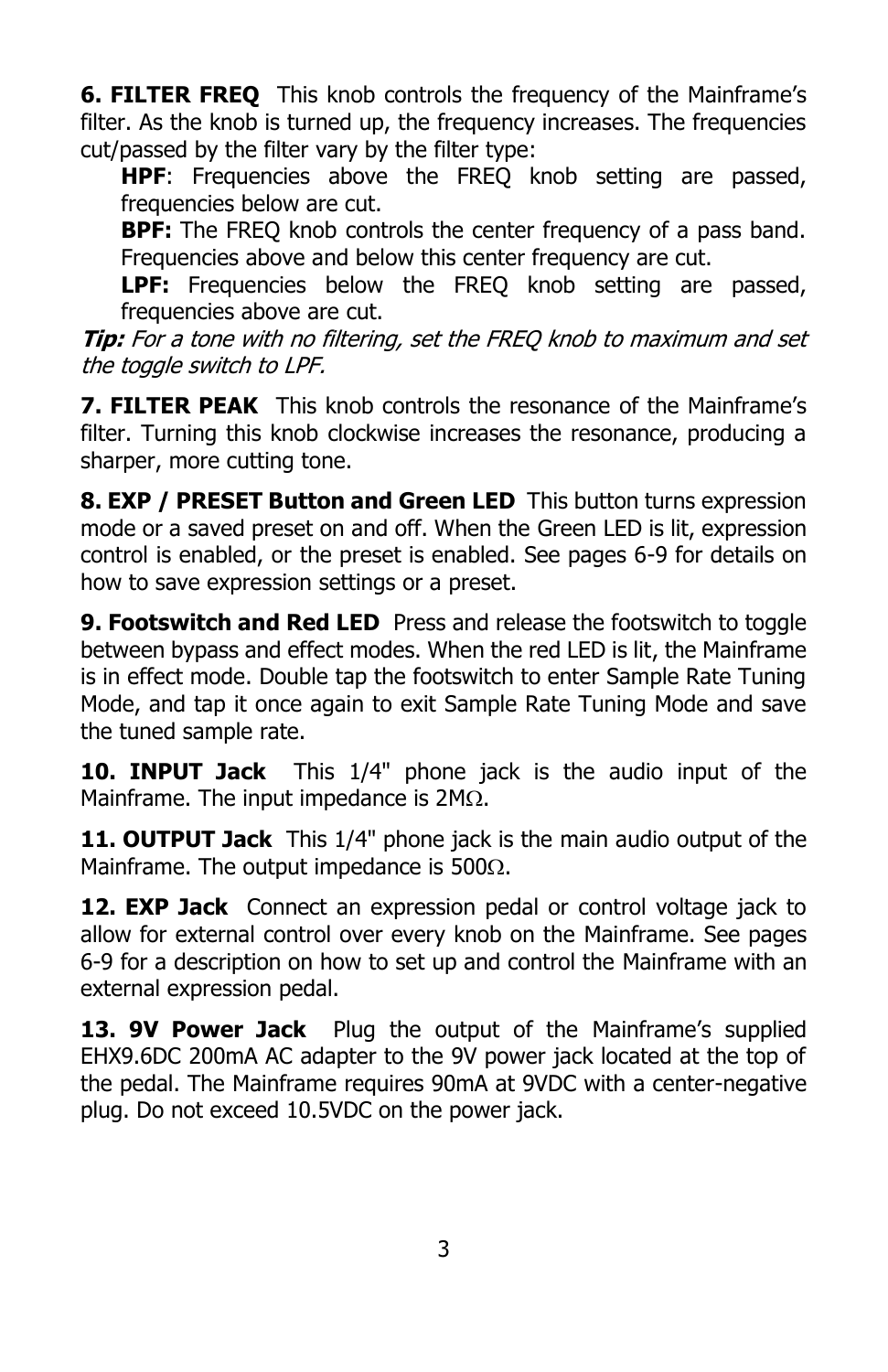# **SAMPLE RATE TUNING MODE**

In Sample Rate Tuning Mode, the Mainframe analyzes your input signal in real-time, and sets the sample rate to match the pitch of your signal, or a set interval above your signal. You can use this mode to lock the sample rate to a certain pitch for a song, or you can keep it constantly tuning along with every note you play.

# **HOW TO TUNE THE SAMPLE RATE**

- 1. Double-tap the footswitch to enter Sample Rate Tuning Mode. The Red LED will begin blinking in a slow pattern to indicate that the Mainframe is actively tuning the signal. **Note:** You can leave the Mainframe in tuning mode indefinitely and it will continually tune to your signal.
- 2. While in Sample Rate Tuning Mode, turn the SAMPLE RATE knob to select the interval above the guitar pitch at which the sample rate will be set. See the diagram below for the available interval ranges. The default interval is two octaves.
- 3. While in Sample Rate Tuning Mode, tap the footswitch again to lock the sample rate to whatever note you're currently playing. You **must** be playing a note while pressing this footswitch for the Mainframe to save the note/interval combination.



# **INTERVAL RANGES IN SAMPLE RATE TUNING MODE**

While in Sample Rate Tuning Mode, the Mainframe reads the input signal, then multiplies it by the interval selected with the SAMPLE RATE knob (see diagram) to produce the tuned sample rate of your choice.

**Example:** If the interval is set to 2 octaves and the guitar plays an A2 (110Hz), the sample rate will be set to A4 (440Hz).

**Tip:** When the interval is set to Unison or Octave, you may hear little to no sound while in Sample Rate Tuning mode, because the Mainframe is sampling the signal in the same place every cycle.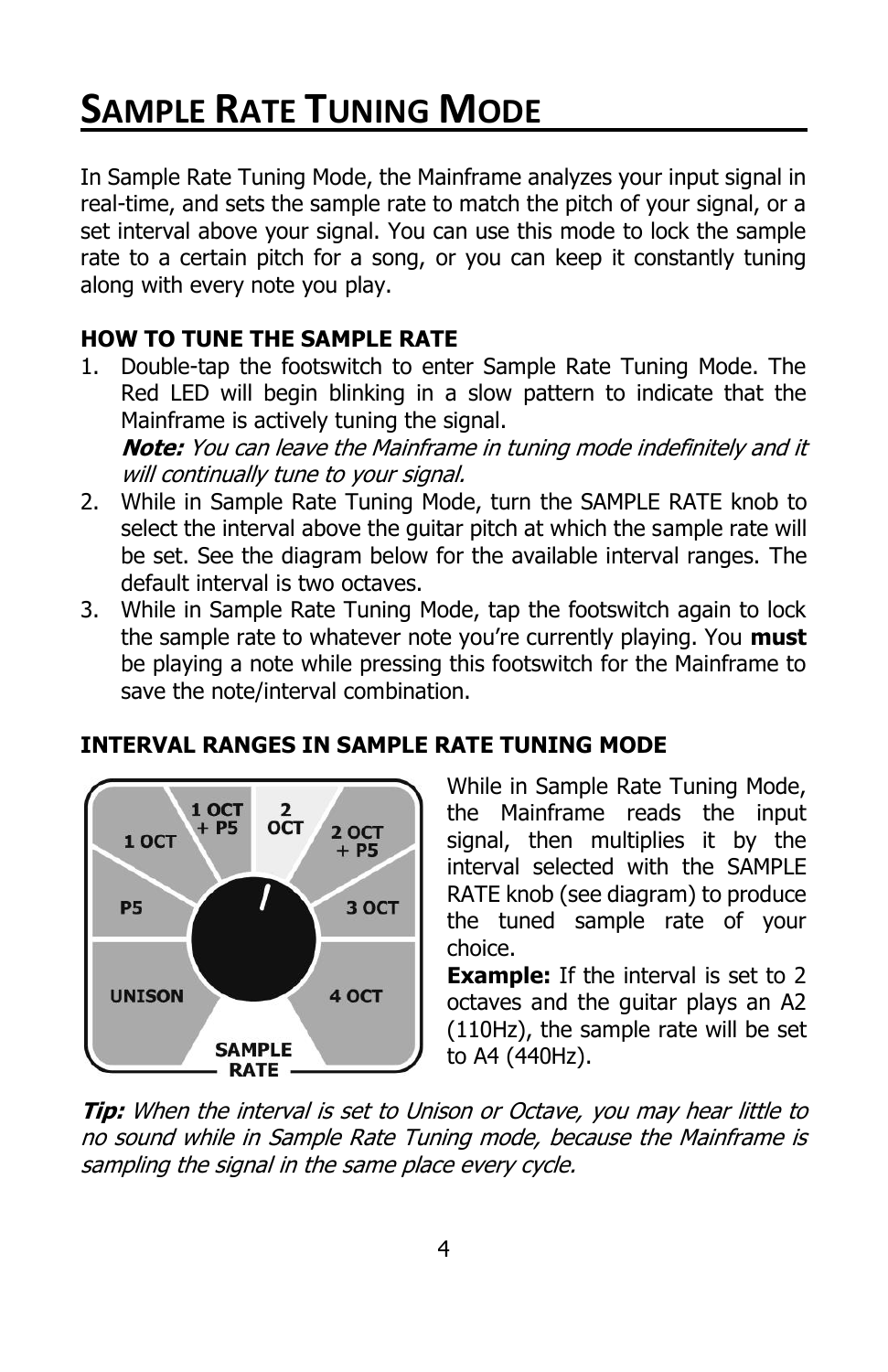#### **PRESERVING OR DISCARDING THE TUNED SAMPLE RATE**

- Once locked, the tuned sample rate will be maintained even if the pedal is powered off and on.
- To discard the tuned sample rate, turn the SAMPLE RATE knob, or reenter Sample Rate Tuning Mode by double-tapping the footswitch.
- The interval range set by sample rate tuning mode is also saved until the SAMPLE RATE knob is turned again in Sample Rate Tuning Mode.

#### **WHEN USING AN EXPRESSION SETTING OR A PRESET**

If a custom expression setting (see pages 6-9) has been set up to control the sample rate of the Mainframe, Sample Rate Tuning Mode will be unavailable while expression is active. If a preset is currently active, turning on Sample Rate Tuning Mode will flag that the preset has been altered (see page 8).

If you are currently in Sample Rate Tuning Mode while such an expression setting or preset is loaded, the Mainframe will exit Sample Rate Tuning Mode and the expression pedal or preset will control the sample rate.

When using the factory default expression setting, the expression pedal will sweep from no sample rate reduction up to the sample rate set by Sample Rate Tuning Mode.

Sample Rate Tuning Mode can be used while *creating* an expression pedal setting or preset, either by starting the preset/expression procedure while Sample Rate Tuning Mode is active, or by turning on Sample Rate Tuning Mode while creating the expression setting or preset.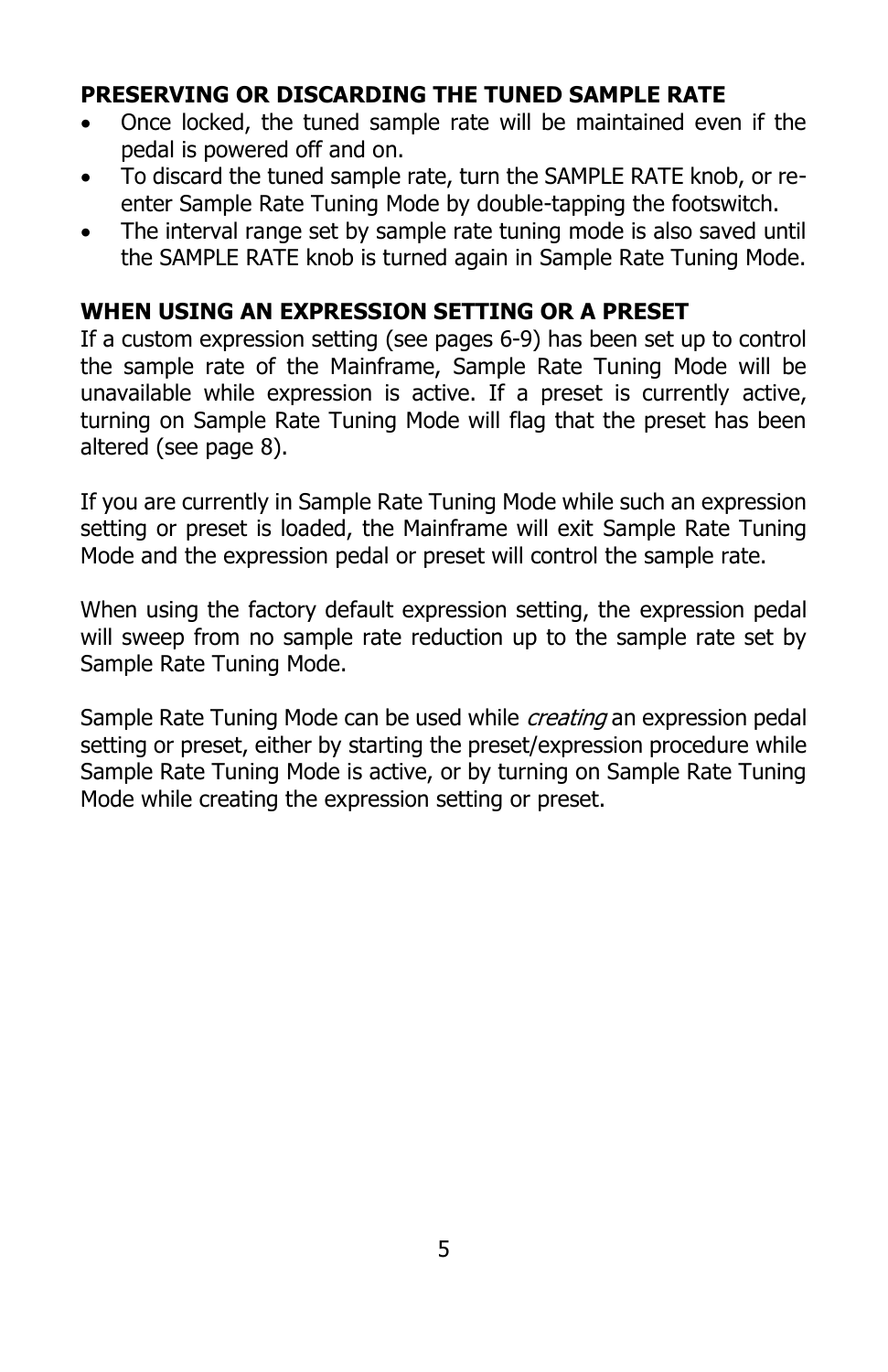# **PRESET AND EXPRESSION PEDAL USE**

The Mainframe can store one custom setting in memory. This custom setting can function as a preset with a snapshot of the toggle switch and each knob position, or as a custom expression pedal setting allowing you to sweep any combination of knobs between two saved positions in any direction. Press the EXP/PRESET button to activate the saved setting.

If no custom setting has been made, by factory default an expression pedal plugged into the EXP jack will control the sample rate of the Mainframe. At the heel position, the sample rate will be the full 48kHz. At the toe position, the sample rate will match the sample rate set by SAMPLE RATE knob or by Sample Rate Tuning Mode. There is no factory default preset, so if no expression pedal is used, pressing the EXP/PRESET button will not load any different sound.

When making a custom setting, the heel and toe positions are saved for an expression setting, and the toe position is also saved as a preset that can be recalled without an expression pedal. The toggle switch position is also saved and can be recalled as a preset or with an expression pedal.

### **CREATING A CUSTOM PRESET**

- 1. Press and hold the EXP/PRESET button until the green LED starts blinking slowly.
- 2. Press and release the EXP/PRESET button again. The green LED starts blinking rapidly.
- 3. Turn any of the knobs and the FILTER switch to the settings you would like to use for the preset. If the controls are already in the position you would like for the preset, there is no need to turn anything.
- 4. Press and release the EXP/PRESET button. The green LED will light solid, indicating that the preset is active. If Sample Rate Tuning Mode was active during the creation, it will be turned off and the tuned sample rate will be saved to the preset.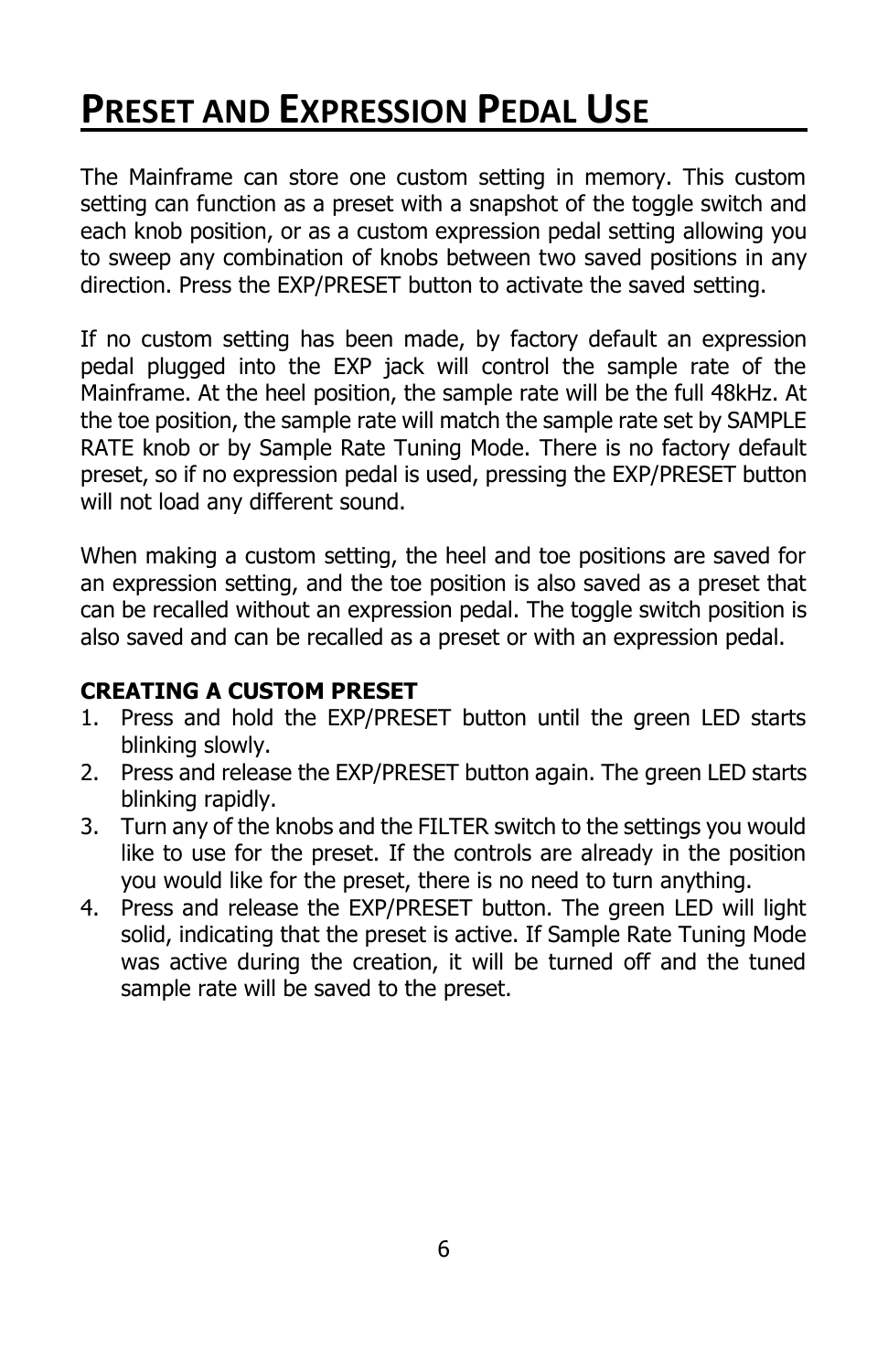# **CREATING A CUSTOM EXPRESSION SETTING**

- 1. Press and hold the EXP/PRESET button until the green LED starts blinking slowly. This is heel-acquisition mode for an expression setting.
- 2. Turn any of the knobs to the settings you would like to use for the heel position of the expression pedal.
- 3. Press and release the EXP / PRESET button. The green LED will start blinking quickly, indicating that the heel expression settings have been saved and the Mainframe has entered toe-acquisition mode.
- 4. Turn any of the knobs to the settings you would like to use for the toe position of the expression pedal. Set the FILTER toggle switch to the position you would like to use for the expression setting.

Note: Any knobs that are in the same position in the heel- and toeacquisition modes will not be included in the expression setting, but their toe position will still be used when loading a preset without an expression pedal.

- 5. If you have an expression pedal plugged in to the Mainframe, you can sweep the pedal during toe-acquisition to hear how the expression settings will sound.
- 6. Press and release the EXP/PRESET button. The green LED will light solid, indicating that the expression setting or preset is active. If Sample Rate Tuning Mode was active during the creation, it will be turned off and the tuned sample rate will be saved to the toe position of the expression setting.

**Tip:** You can follow the above instructions to create an expression setting even if an expression pedal is not plugged in. For this reason, the heeland toe-acquisition settings are always part of the process, whether you're creating an expression setting or a preset.

# **CANCELING PRESET OR EXPRESSION SETTING CREATION**

While creating a preset or in the heel- or toe-acquisition modes, you can cancel the creation of a custom expression setting or preset by pressing and releasing the footswitch. The previously-saved expression setting or preset will be loaded, and any new settings will be discarded.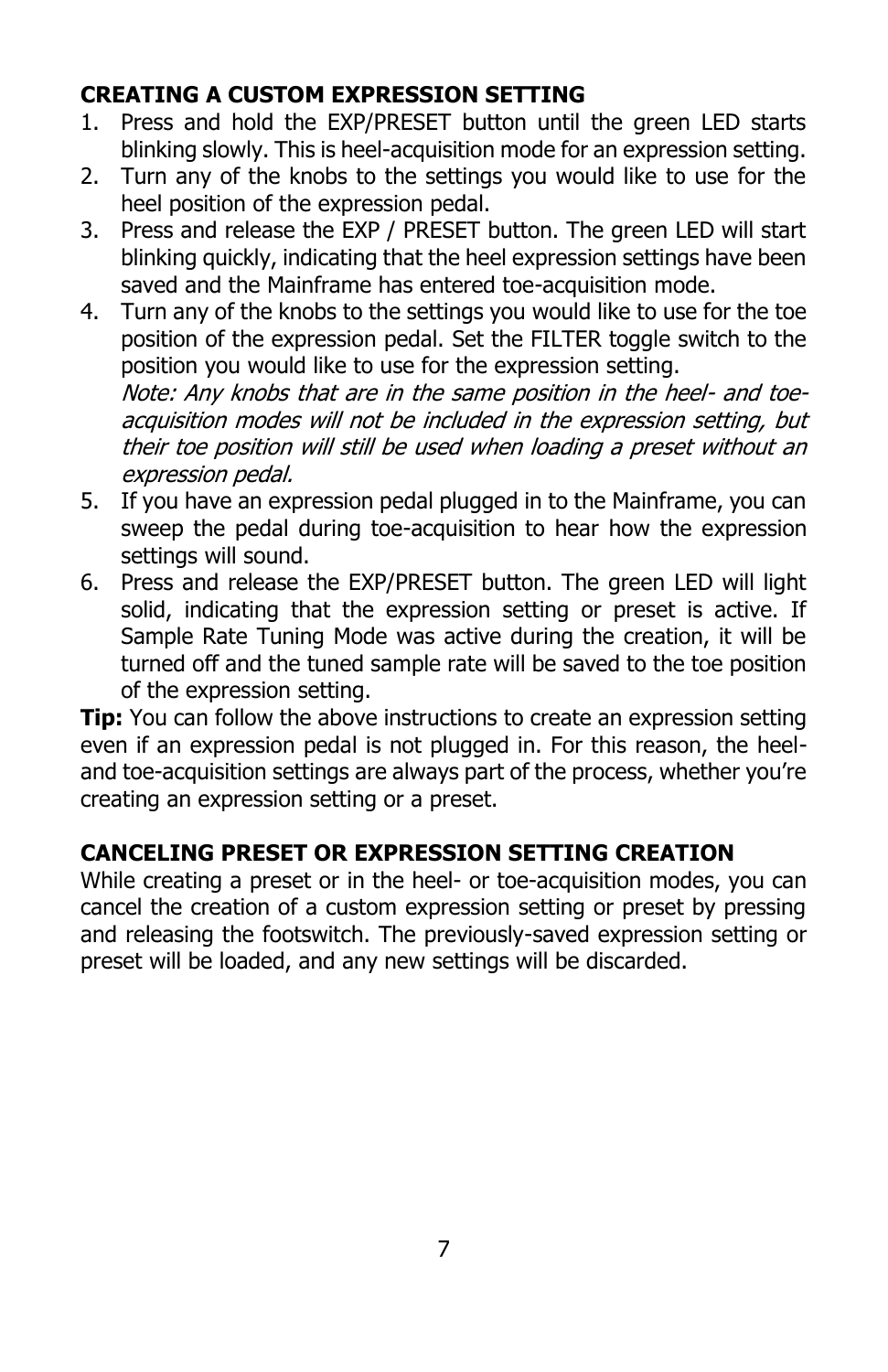### **RECALLING / UNLOADING A PRESET OR EXPRESSION SETTING**

- 1. Press and release the EXP / PRESET button. The green LED will light, and the Mainframe will load your saved expression setting or preset.
- 2. If an expression pedal is present, any knobs that are saved to the expression setting are disabled and the expression pedal controls those parameters. If no expression pedal is present, the Mainframe loads the saved positions of all knobs. In both situations, the FILTER toggle switch's saved setting will be loaded.
- 3. To unload the setting or preset, press and release the EXP / PRESET button. The green LED will turn off, and the toggle switch and any knobs that were part of the expression pedal setting or preset will return to What You See Is What You Get operation.

### **CHANGING PARAMETERS AFTER RECALL**

Normally, the green LED lights solid after loading an expression setting or preset. If the FILTER toggle switch is moved, or if a knob is moved while a preset is loaded (with no expression pedal connected), the green LED will blink very rapidly to indicate that the preset has been loaded but has been altered.

#### **RELOADING ALTERED EXPRESSION SETTINGS OR PRESETS**

In the situation where an expression setting or preset has been altered and the green LED is blinking, press and release the EXP/PRESET button to recall the saved setting again.

#### **SAVING ALTERED EXPRESSION SETTINGS OR PRESETS**

If you would like to save an altered expression setting or preset, press and hold the EXP/PRESET button for 1 second. The green LED will light solid, then blink quickly once the new preset has been saved.

# **ERASING THE CUSTOM EXPRESSION SETTING OR PRESET**

Press and hold the EXP / PRESET button. While holding it, press and release the footswitch. The green LED will blink quickly, then light solid, indicating that the Mainframe has loaded the factory default expression setting and the custom expression setting or preset has been erased.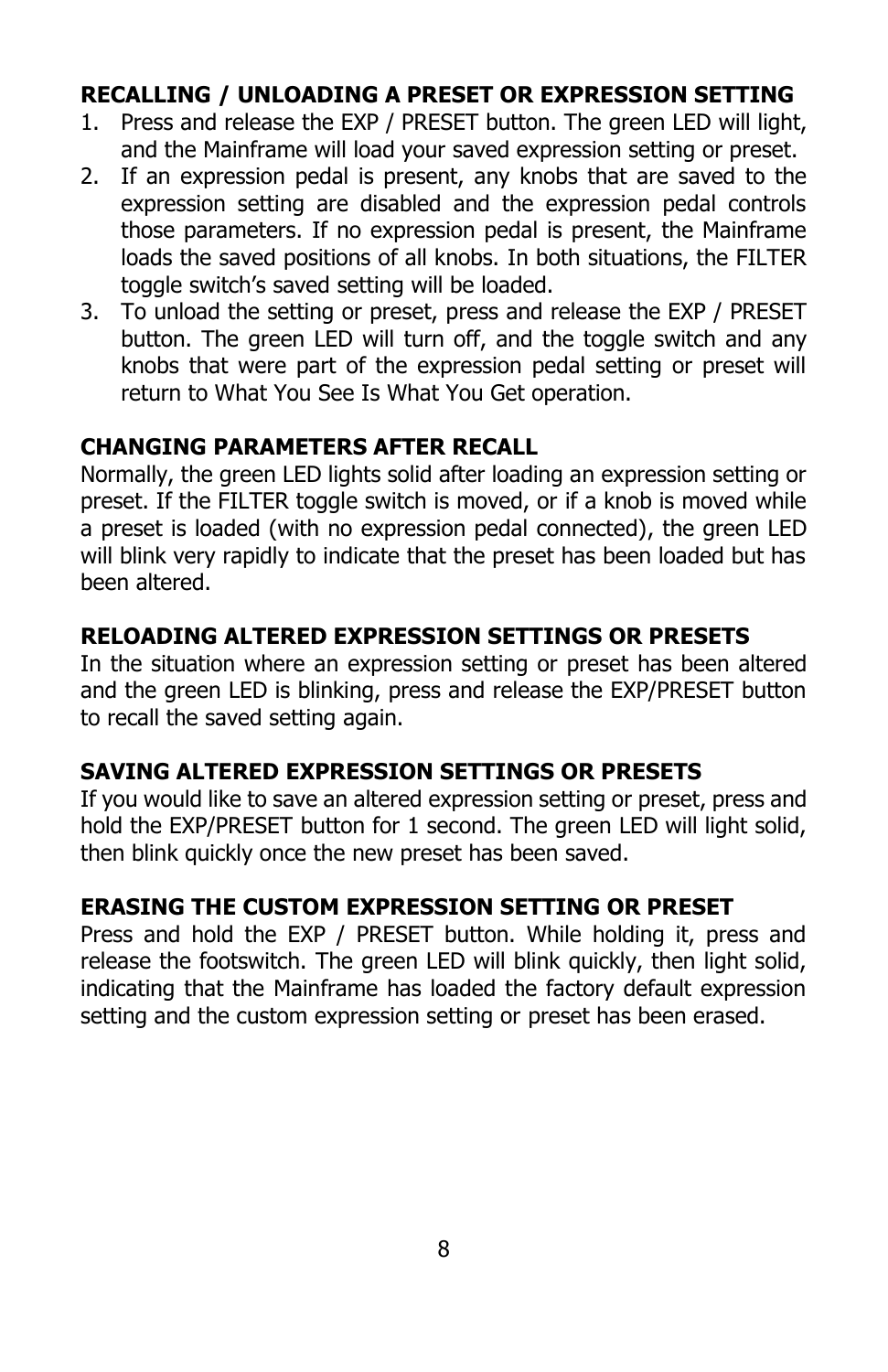#### **POWERING UP WITH A SAVED PRESET OR EXPRESSION SETTING**

If power is removed from the Mainframe while a preset or expression setting is active, it will be active when the Mainframe is powered up again, regardless of knob and toggle switch position.

**Note:** If there are alterations that haven't been saved when power is removed from the Mainframe, the changes will be lost and the saved version of the preset or expression setting will be loaded.

#### **EXPRESSION PEDAL SPECIFICATIONS AND COMPATIBILITY**

The Mainframe accepts an expression pedal with TRS plug or control voltage (CV) on a TS plug at its EXP phonejack. The polarity of the expression pedal's plug must have the Sleeve connected to the heel position (usually GND), Ring connected to the toe position and the Tip connected to the wiper. The nominal expression pedal impedance is 10kΩ though most other values will work fine. Please do not go below 6kΩ on your expression pedal's potentiometer impedance. Some suggested Expression Pedals: EHX Expression Pedal, M-Audio® EX-P, Moog® EP-2 and EP-3, Roland® EV-5 or Boss® FV-500L. Additionally, the EXP IN jack can be connected to a CV source using a TS plug; the acceptable control voltage range is 0V to 5V.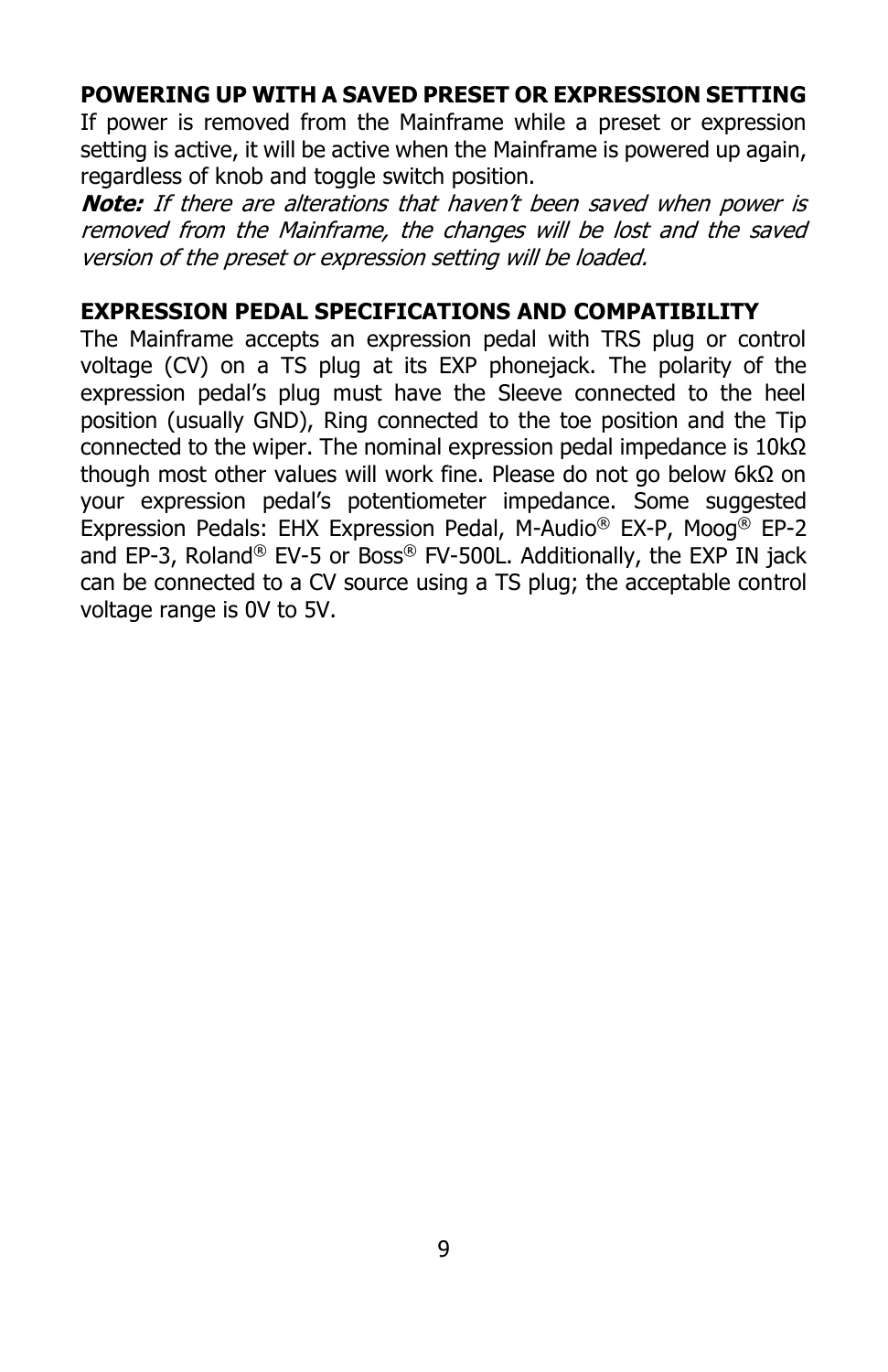# **SECONDARY KNOB FUNCTIONALITY**

The Mainframe allows you to take even more control over the bit crushing effects by accessing "hidden" parameters through Secondary Knob Mode. Use the secondary knob functions to fine tune the exact tone you want from the Mainframe.

#### **USING SECONDARY KNOB MODE**

- 1. Press and hold the footswitch. While holding the footswitch, press the EXP/PRESET button. The Red LED will blink to indicate that you are in Secondary Knob Mode.
- 2. Turn the PEAK, FREQ, BIT DEPTH, and SAMPLE RATE knobs to edit the secondary knob parameters. The VOL and BLEND knobs work normally in Secondary Knob Mode.
- 3. To exit Secondary Knob Mode, press and release the footswitch or the EXP/PRESET button. The Red LED will stop blinking. The secondary knob parameters are saved and will be maintained even if the Mainframe is power cycled.

**Note:** The normal knob parameters set by the PEAK, FREQ, BIT DEPTH, and SAMPLE RATE knobs before entering Secondary Knob Mode are preserved until those knobs are moved again.

#### **SECONDARY KNOB PARAMETERS**

**SAMPLE RATE Knob**: Toggle continuous/pitched sample rates When set below 50% (factory default), the Mainframe's sample rate reduction can be adjusted continuously through its range.

When set above 50%, the sample rate is constrained to musical pitches, and is adjusted one half-step at a time.

#### **BIT DEPTH Knob:** Toggle envelope-following/fixed bit crushing

When set below 50% (factory default), the Mainframe's bit crushing follows the instrument's amplitude envelope. In this setting, loud and soft signals will have the same number of bits.

When set above 50%, the Mainframe's bit depths have fixed levels, so quiet signals have fewer bits, and are therefore more distorted. This also results in a gating effect at higher settings.

#### **FILTER FREQ Knob:** Toggle 2nd-order/4th-order filter

When set below 50% (factory default), the filter will be 2nd-order. When set above 50%, the filter will be 4th-order. This setting applies to all filter directions (LPF, BPF, HPF). The 4th-order filter more strongly blocks any frequencies that are being cut by the filter.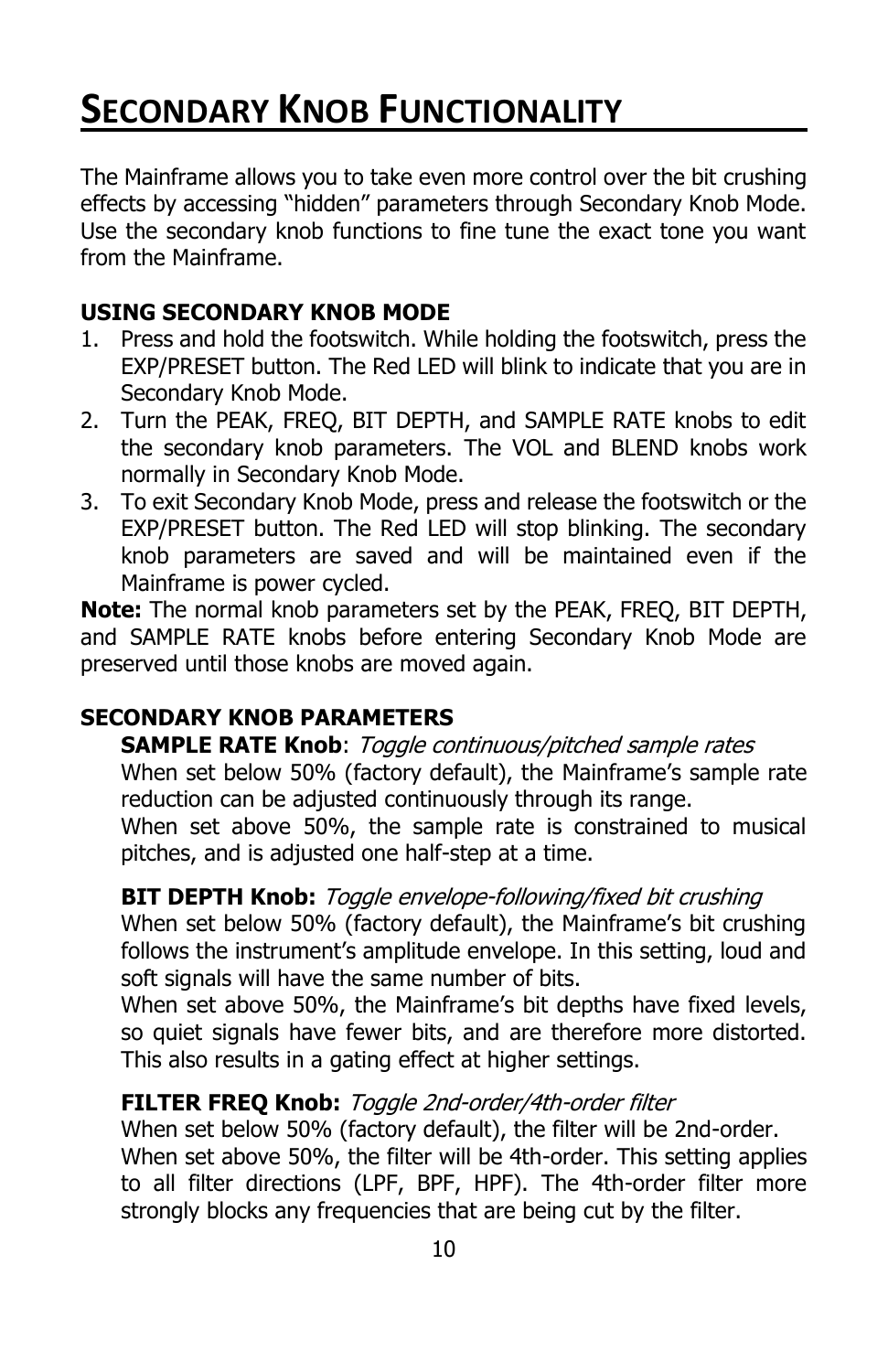### **FILTER PEAK Knob:** Input gain

Controls the input gain of the Mainframe. As this knob is turned clockwise, the gain increases, producing a hard-clipping distortion. Factory default is with this knob fully counter-clockwise.

# **ERASING SECONDARY KNOB SETTINGS**

To erase all secondary knob settings and restore them to factory defaults, first unplug the Mainframe from power. Press and hold the footswitch. Then, while holding the footswitch, plug power back in to the Mainframe. The Red LED will blink quickly, indicating that all secondary knob functions have been restored to the factory default.

# **TIPS AND TRICKS**

# • **Why adjust the sample rate in a bit crusher?**

Using the Mainframe's sample rate reduction will provide the most immediate "glitchy old-school computer" sounds, even though it's not reducing the signal's bit depth ("bit-crushing").

### • **What are good ways to use the filter?**

Sample rate and bit depth reduction create artifacts in the audio signal that are mostly apparent as high-frequency aliasing noises or distortion. Using the Mainframe's switchable Low Pass / Band Pass / or High Pass filter, these noises can be made more subtle, or strengthened to emphasize the digital effect.

- o **LPF** Use this to reduce high frequencies. Older digital systems used low-pass filters to eliminate unwanted noises, so this can be used to mimic the lo-fi "gritty" sound of old digital equipment.
- o **HPF** This reduces low frequencies. This can be used to emphasize the Mainframe's digital noises, and can also be used to mimic the weak bass response of small low-cost digital devices (like toys, handheld games, etc.).
- o **BPF** This is the previous two filters combined, providing some of the benefits of each. This can also be used for a wah-like sound when using an expression pedal, or a cocked-wah sound without an expression pedal.

# • **Where should this go in the signal chain?**

Like nearly any pedal, there is no "right" place to put the Mainframe in a signal chain, so feel free to experiment with different placements. As a starting point, it can help to treat the Mainframe as a distortion pedal, and it can "stack" well before or after other distortion, drive, or fuzz pedals.